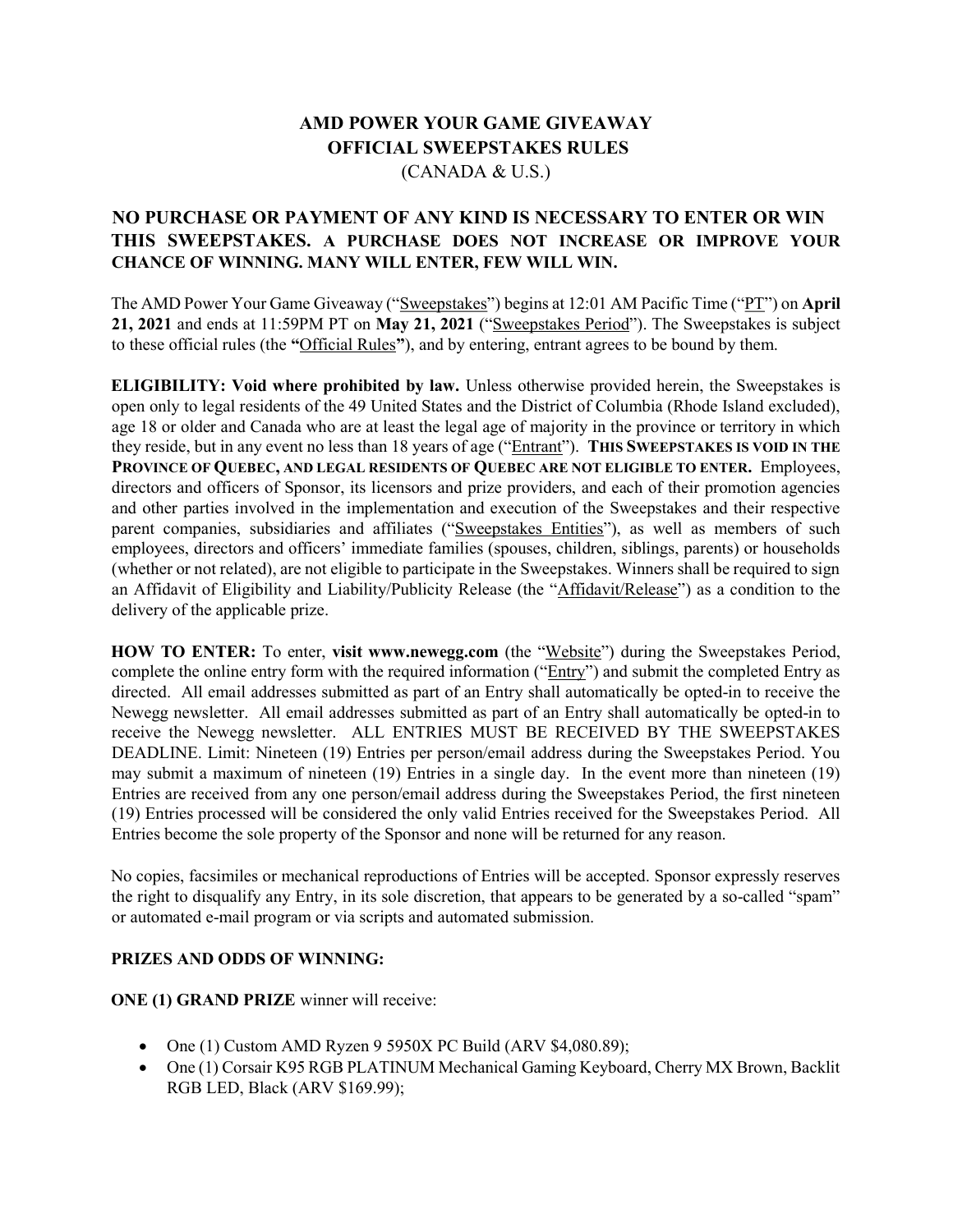- One (1) CORSAIR NIGHTSWORD RGB Performance Tunable FPS/MOBA Gaming Mouse, Black, Backlit RGB LED, 18000 dpi, Optical (ARV \$87.99)
- One (1) CORSAIR VIRTUOSO RGB WIRELESS SE High-Fidelity Gaming Headset Gunmetal (ARV \$199.99);
- One (1) Elgato Stream Deck Live Content Creation Controller with 15 Customizable LCD Keys, Adjustable Stand, for Windows 10 and macOS 10.11 or Later (ARV \$149.99)

Total approximate retail value ("ARV") of all prizes offered: \$4,688.85.

Entries and prizes are nontransferable. Prize restrictions may apply per the prize provider issuing the prize. All prizes will be awarded if the number of eligible entries received equals or exceeds the number of prizes. One prize per person.

Odds of winning depend upon the number of eligible Entries received during the Sweepstakes Period.

WINNER SELECTION: A random drawing will take place within 10 business days after the Sweepstakes entry deadline from among all eligible entries received. The drawing will be conducted by the Administrator at Sponsor's offices located at 17560 Rowland Street, City of Industry, California USA. The decisions of the Sponsor are final and binding in all matters relating to this Sweepstakes. The Administrator will announce the Grand Prize winner by publication on Newegg's Twitter and Instagram social media channels following the drawing date. If such notification is undeliverable or no acknowledgement is received by the Administrator from the potential prize winner within seven (7) business days of the date of notification or attempted notification, then such potential prize winner will be disqualified, and an alternate winner may be selected in Sponsor's sole discretion. If a prize is refused, a prize notification is returned or deemed undeliverable, or the potential winner is disqualified for any reason, an alternate winner may be selected. Potential prize winner will be required to execute and return an Affidavit of Eligibility/Release of Liability and, if applicable, a completed IRS W-9 form within seven (7) business days of the date of issuance of such documents. Potential prize winner's failure to return all required forms in this seven (7) business day time period may result in the potential prize winner being disqualified and an alternate winner may be selected at Sponsor's sole discretion. There shall be no allocation of prizes based on the province or territory of residence of the entrants. FOR CANADA RESIDENTS: Each selected winner resident will be required to correctly answer a time-limited skill testing question without assistance in order to be eligible to receive a prize or such prize will be forfeited.

LICENSES AND REPRESENTATIONS: By submitting an Entry, you hereby grant Sponsor, its licensees, distributor, agents, representatives and other authorized users, a perpetual, exclusive, irrevocable, royalty-free, sub-licensable, and transferrable (in whole or in part) license throughout the universe under all copyright, trademark, patent, trade secrets, moral and privacy and publicity rights and other intellectual property rights you own or control to use, reproduce, transmit, display, exhibit, distribute, index, comment on, modify, create derivative works, perform, and otherwise exploit such Entry, in whole or in part, in all media formats now known or hereafter devised (including on Sponsor sites, on third party websites, on broadcast and cable networks and stations, on broadband and wireless platforms, and on physical media) for any and all purposes including entertainment, news, advertising, promotional, marketing, publicity, trade or commercial purposes, all without further notice to you, with or without attribution, and without the requirement of any permission from or payment to you or to any other person or entity. By submitting en Entry, you represent and warrant that you own or have the necessary rights, licenses, consents and permissions, without the need for any permission from or payment to any other person or entity, to exploit all elements of the Entry in all manners contemplated by these Official Rules.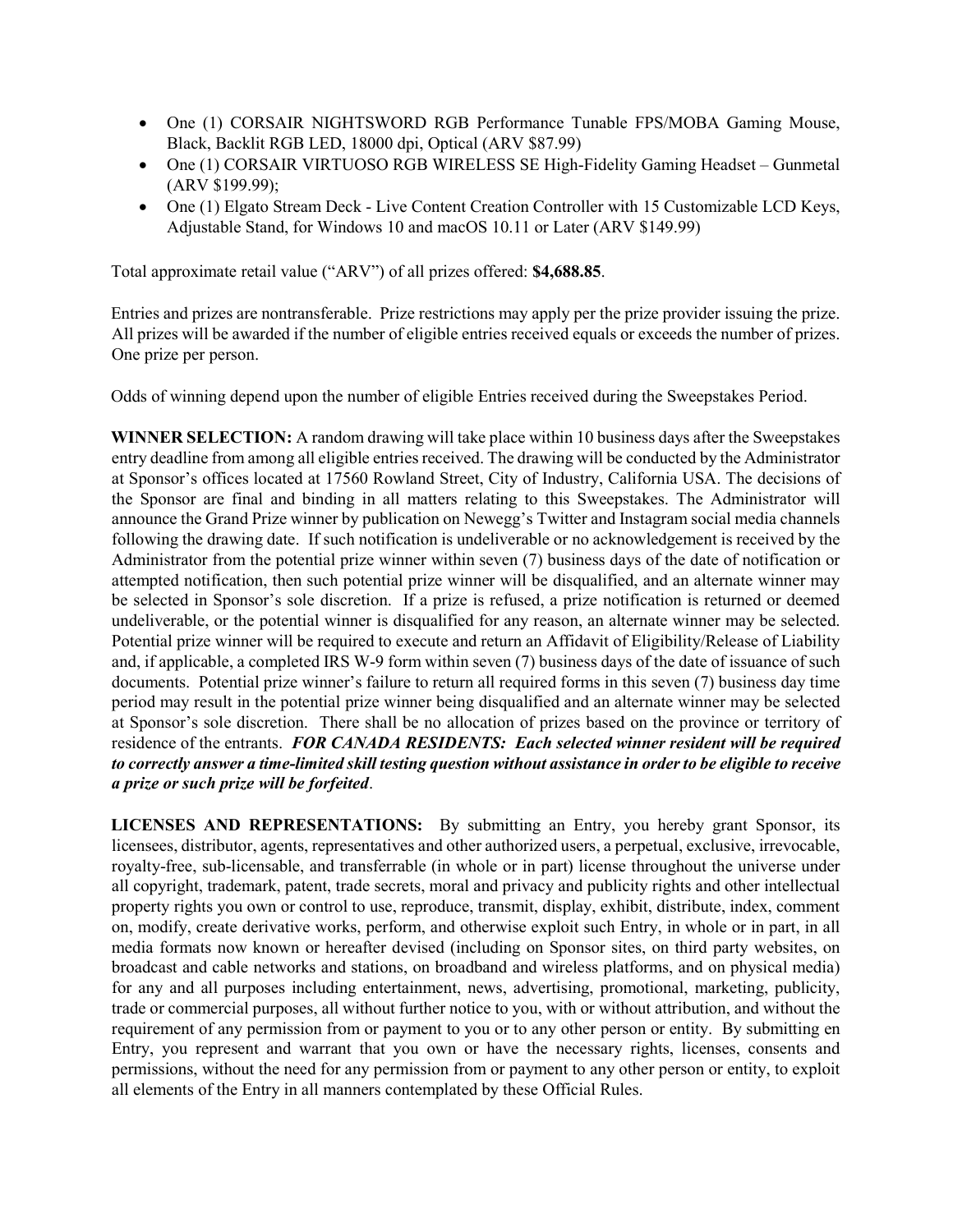GENERAL CONDITIONS AND RELEASES: An entrant or winner may be disqualified from the Sweepstakes if he or she fails to comply with each provision of these Official Rules, as determined in the sole discretion of Sponsor.

Sweepstakes Entities are not responsible for incorrect or inaccurate transcription of Entry information, or for any human or other error, technical malfunctions, lost/delayed data or voice transmission, omission, interruption, deletion, defect, line failures of any telephone network, computer equipment, software, inability to access any online service or Website or to complete a telephone call or facsimile transaction, or any other error or malfunction, or late, lost or misdirected mail, or any injury or damage to Entrant's or any other person's computer related to or resulting from participation in this Sweepstakes. CAUTION: ANY ATTEMPT BY AN ENTRANT OR ANY OTHER INDIVIDUAL TO DELIBERATELY DAMAGE ANY WEBSITE, TAMPER WITH THE ENTRY PROCESS, OR OTHERWISE UNDERMINE THE LEGITIMATE OPERATION OF THE SWEEPSTAKES MAY BE A VIOLATION OF CRIMINAL AND CIVIL LAWS AND SHOULD SUCH AN ATTEMPT BE MADE, SPONSOR RESERVES THE RIGHT TO PROSECUTE ANY SUCH INDIVIDUAL(S) AND TO PURSUE ALL REMEDIES TO THE FULLEST EXTENT PERMITTED BY LAW.

In the event of a dispute regarding the identity of the person submitting the Entry, the Entry will be deemed to be submitted by the person whose name is registered to the e-mail account, and should the person not be able to prove his/her identity against the registered name the Entry will be rejected and result in the disqualification of the Entrant from the Sweepstakes.

Winners will be responsible for all insurance and taxes (including but not limited to federal, provincial, state, territorial, local and/or income) on the value of the prize awarded. UNITED STATES RESIDENTS: Any United States resident to whom a prize is awarded will be required to provide his or her Social Security number for tax reporting purposes. Sponsor will file an IRS Form 1099 with the Internal Revenue Service if the retail value of the prize, or combined total of all prizes received from SPONSOR in a calendar year, is \$600.00 or greater. If a winner refuses to provide his/her Social Security number, the winner will be disqualified and an alternate winner will be selected in accordance with these Official Rules. CANADIAN RESIDENTS:. In the event Sponsor is required to report the value of a Canadian Winner's prize to any Canadian or U.S. authorities, each Entrant agrees to the disclosure of such information and agrees to complete any form required by law in connection with such disclosure. If a Canadian Winner refuses to complete any such form required by law or refuses to provide his/her Social Insurance Number if required by law, the winner will be disqualified and an alternate winner will be selected in accordance with these Official Rules.

All prizes offered are being provided "as is" with no warranty or guarantee by Sponsor, either express or implied. Any and all warranties and/or guarantees on a prize (if any) are subject to the respective manufacturer's terms therefore, and winner agrees to look solely to such manufacturer(s) for any such warranty and/or guarantee.

No transfer, substitution, upgrade, credit, refund or cash equivalent for prizes is allowed except at Sponsor's sole discretion. Sponsor reserves the right, in its sole discretion, to substitute a prize of equal or greater monetary value or cash value for any prize.

A prize will be distributed within thirty (30) calendar days after the winner of such prize has been successfully contacted, has successfully completed the winner verification process set forth in these Official Rules and has fulfilled all other requirements of these Official Rules. A prize winner who fails to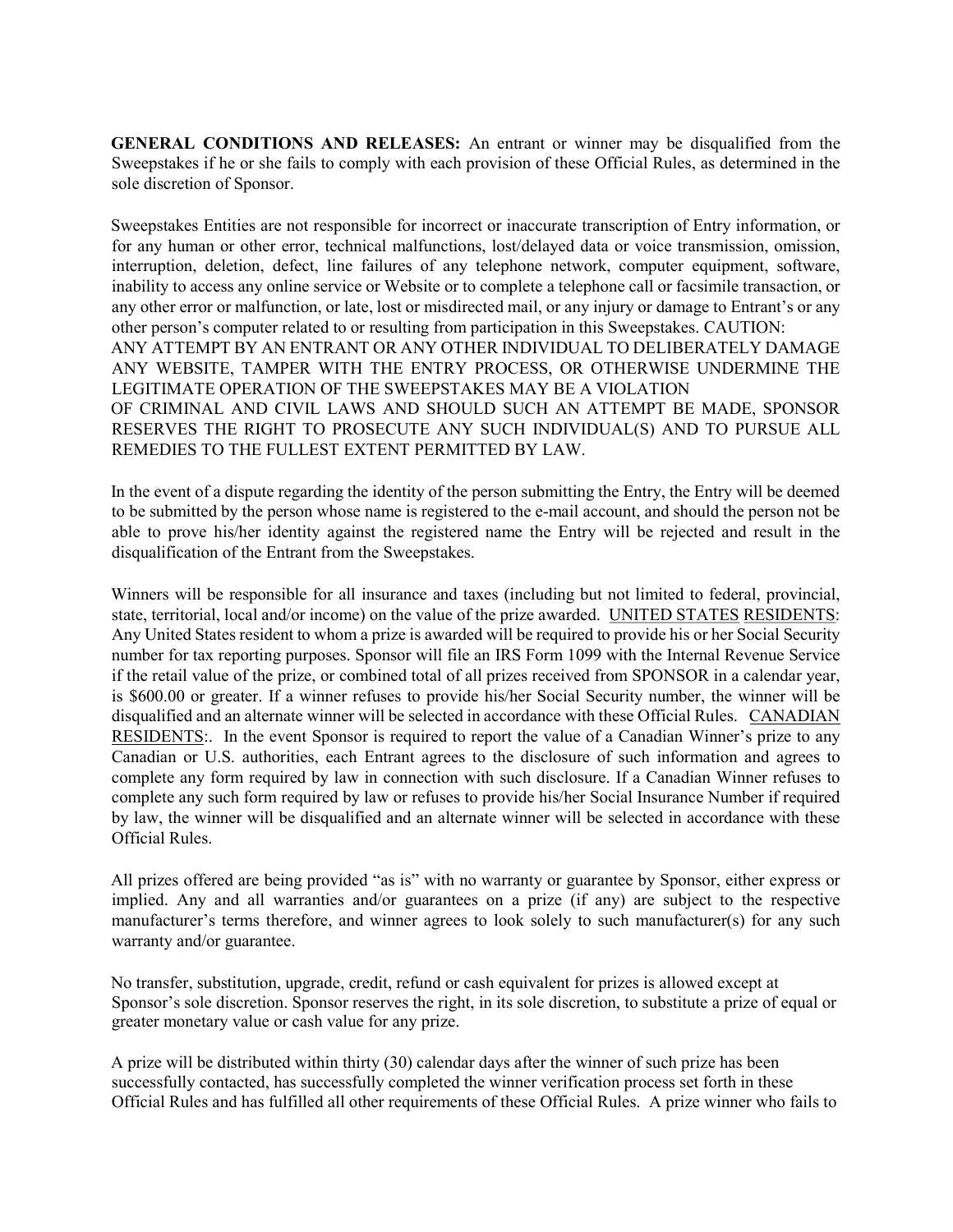take delivery of his or her prize within thirty (30) calendar days after such prize is first deposited in the mail or delivered to a shipping company for delivery shall be disqualified and such prize shall be forfeited. Any prize returned as undeliverable will result in disqualification and an alternate winner may be selected.

Sponsor's failure to enforce any term of these Official Rules shall not constitute a waiver of that provision. If for any reason the Sweepstakes is not capable of being executed as planned, or if infection by computer virus, bugs, tampering, unauthorized intervention, fraud, action of Entrants, technical failures or any other act, in the opinion of Sponsor, corrupts or affects the administration, security, fairness, integrity, or proper conduct of these Sweepstakes, then Sponsor reserves the right at its sole discretion to disqualify any suspect Entry or Entrant and/or to cancel, terminate, modify or suspend the Sweepstakes. In the event of any cancellation, termination or suspension, notice thereof will be posted on the Websites. If the Sponsor decides to reconvene the Sweepstakes after a suspension, the determination of the prize winners will be made, from among all eligible, non-suspect Entries received as of the date of the suspension, as Sponsor determines in its sole discretion. Entries not complying with all rules are subject to disqualification.

By participating, an Entrant (if deemed a minor in the jurisdiction he/she resides, his/her parent and/or legal guardian) agrees to forever and irrevocably release Sweepstakes Entities, and each of their respective directors, officers, agents, employees, shareholders, affiliates, successors and assigns ("Released Parties"), from any and all liability, claims, lawsuits, causes of action, proceedings, demands, judgments, expenses, costs, injuries, death, losses or damages of any kind caused by the Sweepstakes and any element or activity thereof, Entrant's participation, entry or inability to participate or enter the Sweepstakes, the unauthorized or illegal access to personally identifiable or sensitive information collected by Sponsor, the acceptance, possession, use, redemption of, delivery of, inability to use, defect in, or misuse of the prize, Sponsor's administration of the Sweepstakes, the lost, damaged, misdirected, or late delivery of the prize, the collection, sharing and/or use of the Entrant's personally identifiable information by Sponsor or its designees and any violation of any publicity, privacy, property or proprietary rights of entrant, or any errors in the Official Rules or any promotional materials with respect to the Sweepstakes.

Released Parties shall not be liable for 1) failed, returned or misdirected notifications based on inaccurate information provided by the winner on the Sweepstakes entry form, 2) Entries and responses to winner notifications which are lost, late, incomplete, illegible, unintelligible, postage-due, misdirected, damaged or otherwise not received by the intended recipient in whole or in part or for computer or technical error of any kind, 3) any electronic miscommunications or failures, technical hardware or software failures of any kind, lost or unavailable network connections, or failed, incomplete, garbled or delayed computer transmissions which may limit an Entrant's ability to participate in the Sweepstakes, 4) any technical malfunctions of the telephone network, computer on-line system, computer equipment, software, program malfunctions or other failures, delayed computer transactions or network connections that are human, mechanical or technical in nature, or any combination thereof, including any injury or damage to Entrant's or any other person's computer related to or resulting from downloading any part of this Sweepstakes or 5) any warranty of fitness or merchantability of any prize or the function or operation thereof, which shall be the sole responsibility of the manufacturer of the prize.

Unless prohibited by applicable law, Entry constitutes permission to use an Entrant's name, photograph, likeness, voice, address (city and state) and testimonials throughout the universe, in all media, in perpetuity, in any manner Sponsor deems appropriate for publicity purposes without any further compensation to such entrant.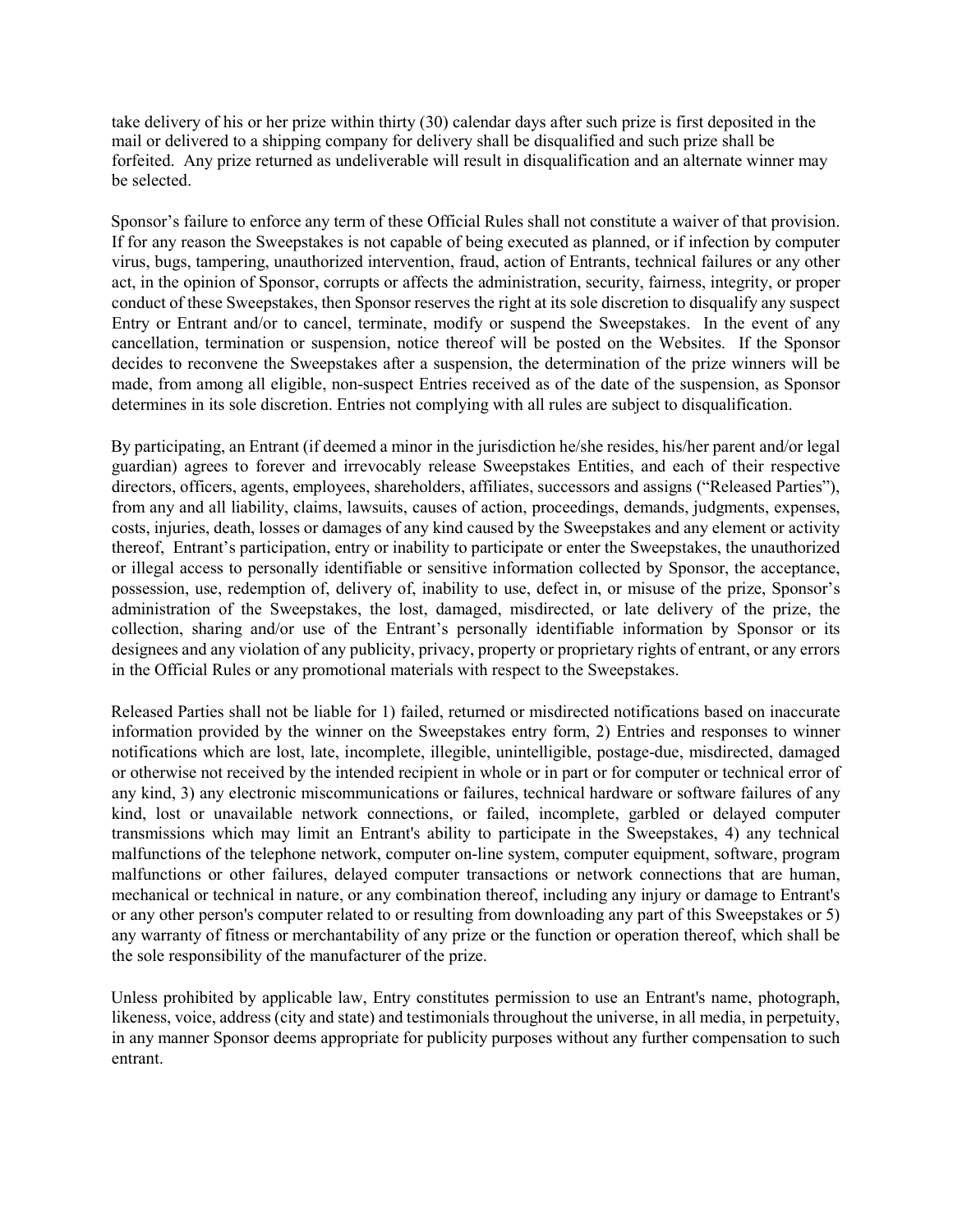No more than the stated number of prizes will be awarded. If, as a result of error relating to the entry process, drawing or any other aspect of the Sweepstakes, there are more selected winners than contemplated in these Official Rules, there will be a random draw among all eligible selected winners after the Sweepstakes Period to award the correct number of prizes.

DISPUTES: Entrant (but if deemed a minor in the jurisdiction in which he or she resides, Entrant's parent or legal guardian), agrees that any and all disputes, claims and causes of action arising out of, or connected with, the Sweepstakes or any prize awarded shall be resolved individually, without resort to any form of class action, and exclusively by the appropriate court located in Los Angeles County, California, U.S.A. However, if a court of competent jurisdiction determines that venue is not appropriate in Los Angeles, California, U.S.A., then jurisdiction and venue will be with the appropriate court located Toronto, Ontario, Canada. Entrant further agrees that any and all claims, judgments, and awards shall be limited to actual out-of-pocket costs incurred, including costs associated with entering this Sweepstakes but in no event attorneys' fees, and under no circumstances will Entrant be permitted to obtain awards for, and Entrant hereby waives all rights to, claim punitive, incidental and consequential damages and any other damages, other than out-of-pocket expenses, and any and all rights to have damages multiplied or otherwise increased. SOME JURISDICTIONS DO NOT ALLOW THE LIMITATIONS OR EXCLUSION OF LIABILITY FOR INCIDENTAL OR CONSEQUENTIAL DAMAGES, SO THE FOREGOING MAY NOT APPLY TO YOU. All issues and questions concerning the construction, validity, interpretation and enforceability of these Official Rules, Entrant's rights and obligations, or the rights and obligations of the Sponsor in connection with the Sweepstakes, shall be governed by, and construed in accordance with, the laws of the State of California, without giving effect to any choice of law or conflict of law rules (whether of the State of California or any other jurisdiction), which would cause the application of the laws of any jurisdiction other than the State of California. In the event of any discrepancy or inconsistency between the English language version of these Official Rules and the French language version of these Official Rules, if any, the English language version shall govern and control. The parties hereto have agreed that this Sweepstakes be drawn up in the English language and no translation will be binding or enforceable. Les parties aux presentes ont exige que ce contrat soit redige dans la langue anglaise seulement.

PRIVACY/USE OF PERSONAL INFORMATION: All information about a Sweepstakes entrant who is a resident of any province or territory of Canada and is collected by Sponsor in connection with the Entries will be subject to Sponsor's privacy policy available at the Website. Each entrant acknowledges and agrees that, in the event these Sweepstakes are deemed subject to Quebec law, Sponsor may furnish to the Regie des alcools, des courses et des jeux in Quebec, the name and address of each winner of a Sweepstakes prize worth more than CAD \$100.00, along with the value of the prize received by that winner.

AGREEMENT TO THE OFFICIAL RULES: By participating in the Sweepstakes, each Entrant (or if the Entrant is not of the age of majority in his/her state of residence, his/her parent or legal guardian) fully and unconditionally agrees to and accepts these Official Rules and the decisions of the Sponsors and the Administrator, which are final and binding in all matters related to the Sweepstakes. Winning any prize is contingent upon fulfilling all requirements set forth herein.

ACKNOWLEDGEMENT AND RELEASE OF NON-SPONSOR ENTITIES: ENTRANT ACKNOWLEDGES THAT THIS SWEEPSTAKES IS IN NO WAY SPONSORED, ENDORSED OR ADMINISTERED BY, OR ASSOCIATED WITH TWITTER OR INSTAGRAM. ALL ENTRY INFORMATION IS BEING PROVIDED TO SPONSOR AND NOT TO TWITTER OR INSTAGRAM. ENTRANT RELEASES AND FOREVER DISCHARES TWITTER AND INSTAGRAM FROM AND AGAINST ANY AND ALL ACTUAL AND POTENTIAL, KNOWN